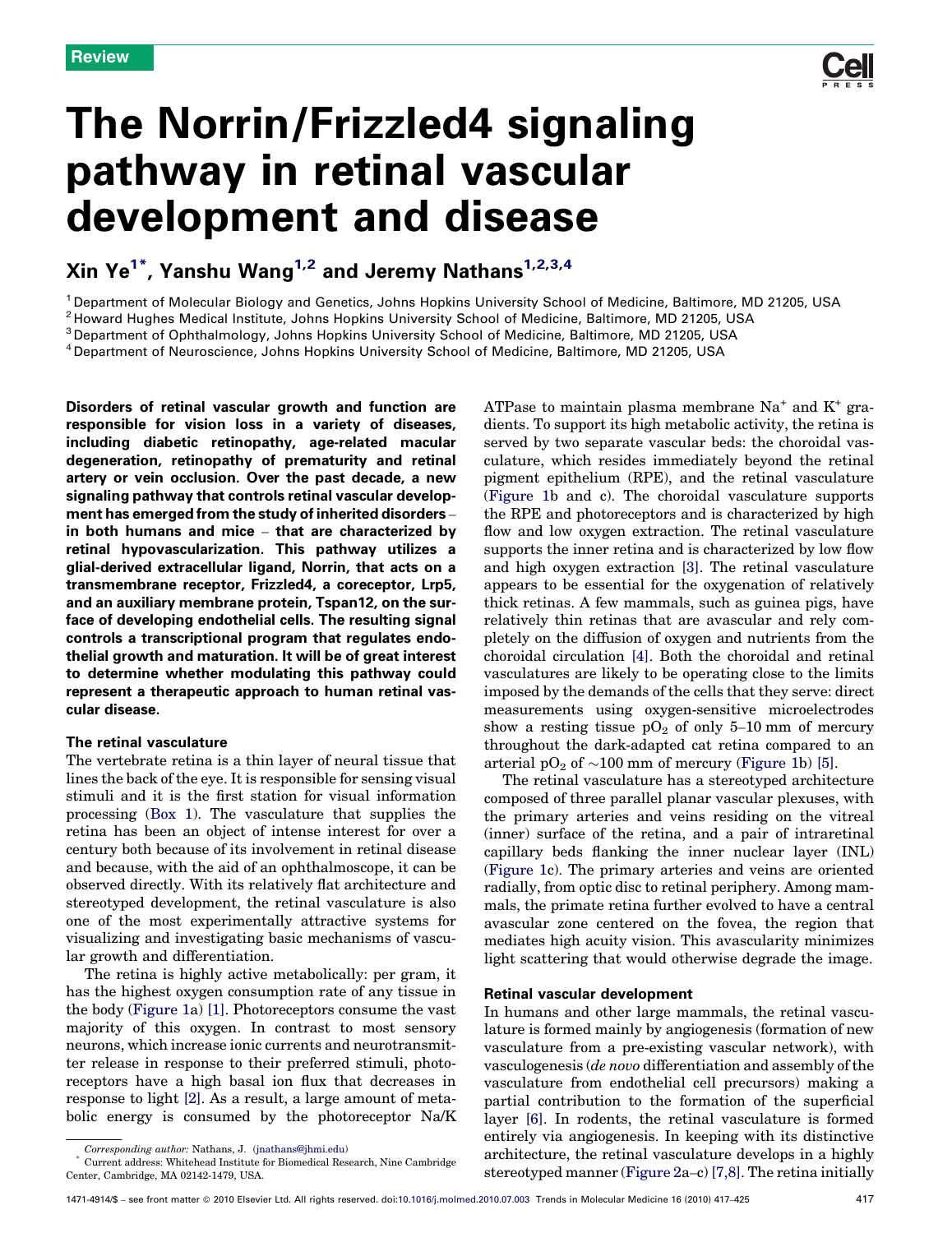#### <span id="page-1-0"></span>Box 1. The retina

The retina is composed of five major classes of neurons (photoreceptor, horizontal, bipolar, amacrine and ganglion cells) and two types of glia (Muller cells and astrocytes). Retinal neurons and Muller glia are generated from a monolayer of proliferating neuroepithelial cells that resembles the ventricular zone of the developing brain. During embryonic development, the retina develops as an outgrowth from the brain and the stalk that connects them becomes the optic nerve.

The nuclei of retinal cells are organized into three layers. Photoreceptors lie in the outermost retinal layer (the layer furthest from the cornea) and their nuclei are densely packed in the outer nuclear layer (ONL). They are primary sensory neurons and they are activated directly by light. Each photoreceptor extends a specialized cilium, the outer segment, beyond the ONL. The outer segment is a membranerich structure that harbors the light-capturing visual pigment molecules and the signal transduction machinery. The tips of the outer segments abut the retinal RPE, a specialized monolayer of cells that performs a variety of functions including recycling of the visual pigment chromophore and engulfing and degrading the distal tips of the outer segments. Visual information received by photoreceptors is relayed to bipolar cells, which have their cell bodies in the INL. The INL is flanked by two synaptic layers, the OPL and the IPL. The cell bodies of the output neurons of the retina, the RGCs, reside in the innermost layer of the retina and their axons travel radially along the vitreal surface of the retina in the nerve fiber layer (NFL). These axons converge on the optic disc, exit the retina and project to the brain via the optic nerve. In addition to bipolar cells, the INL includes the cell bodies of two other types of interneurons that participate in visual information processing, the horizontal cells and amacrine cells, as well as the Muller glia. The radial processes of the Muller glia span the full thickness of the retina. For more background on the vertebrate retina see [http://webvision.med.utah.edu/.](http://webvision.med.utah.edu/)

develops avascularly and obtains nutrients and oxygen from the choroidal vasculature and the hyaloid vasculature, a transient vascular bed between the lens and the retina. As the retina expands and thickens, diffusion from these two circulations falls short in meeting its demands.

In the mouse, as in other mammals, including humans, retinal vascularization begins with endothelial sprouts from the optic nerve head. These sprouts expand centrifugally along the vitreal surface of the retina, giving rise to a primary vascular plexus that extends to the retinal periphery. This phase of retinal vascularization is accomplished just before birth in humans but spans the first postnatal week in mice. The superficial plexus then gives rise to vertical sprouts that penetrate into the retina, forming the two intraretinal capillary beds, with the outer layer established first. In mice, the retinal vasculature is essentially mature by postnatal day (P) 14, approximately the time of eye-opening, and is accompanied by concomitant regression of the hyaloid vasculature [\(Figure 2a](#page-3-0)–c).

The precise patterning of the retinal vasculature is controlled by inductive signals and guidance cues from the surrounding environment. As is generally the case in vascular development, vascular endothelial growth factor (VEGF) serves as a critical regulator. Tissue hypoxia induces a peripheral-to-central VEGF gradient that is sensed by the tip cells, specialized endothelial cells (ECs) at the front of the growing vasculature, that send out numerous filopodia similar to those on axonal growth cones [\[9\]](#page-7-0) ([Figure 2](#page-3-0)d). Tip cells migrate along a pre-existing astrocyte network and are trailed by stalk cells that respond to VEGF by proliferating ([Figure 2e](#page-3-0)). Delta-like 4, a Notch receptor ligand, regulates tip cell identity and is needed for proper retinal vascularization [\[10\].](#page-7-0) In addition to astrocytes, retinal ganglion cells (RGCs) also play a role during retinal vascularization. One recent study indicates that signaling in RGCs via GPR91, a receptor for extracellular succinate, induces vascular sprouting, thus coupling vascularization to tissue metabolism [\[11\].](#page-7-0)

Like the radial expansion of the vascular plexus on the retinal surface, vertical sprouts that penetrate into the retina are also composed of navigating tip cells and trailing stalk cells. At present, the cellular and molecular mechanisms that control lamination of the intraretinal capillary beds remain elusive. The overlap in timing with the formation of precisely laminated neuronal arbors in the outer plexiform layer (OPL) and inner plexiform layer (IPL) suggests that neuronal and vascular lamination could share some of the same molecular guidance cues.

Once in place, the primary vascular plexus undergoes maturation, a process that includes specification of arteries, veins and capillaries, pruning of the nascent network, mural cell (MC) recruitment and formation of the blood–retina barrier (BRB). Among the maturation processes, recruitment of MCs – vascular smooth muscle cells and pericytes – is of great importance to the differentiation and stabilization of the newly formed vessels. In themature retina, the ratio of MCs to ECs is approximately 1:1, making it the tissue with the highest relative density of MCs [\[12\].](#page-7-0) This extensive EC– MC interaction is largely mediated by platelet-derived growth factor signaling from ECs to MCs. EC–MC interactions continue to contribute to the maintenance of vascular quiescence and the BRB in adulthood. Loss of MCs is the first sign of vascular changes in diabetic retinopathy and is correlated with neovascularization [\[13\].](#page-7-0)

#### Clinical characteristics of inherited retinal vascular diseases

Disruption of retinal vascular development owing either to genetic or nongenetic causes can lead to severe visual dysfunction. Tissue hypoxia is the initial consequence of retinal hypovascularization. In response, hypoxia-induced VEGF promotes vascular sprouting, leading to the growth of new blood vessels (neovascularization), and an increase in vascular permeability, leading to BRB breakdown [\[7,14\].](#page-7-0) Neovascularization eventually leads to intraocular hemorrhage, scarring and retraction of the retina.

Norrie disease (ND; gene name, Norrie Disease Protein or NDP; MIM [#310600\)](omim:310600), a severe retinal hypovascularization disease, was first described in 1927 and later shown to be an X-linked recessive trait [\[15\].](#page-7-0) The disease is apparent soon after birth and generally leads to blindness. Most affected individuals develop bilateral retinal scaring and retraction, accompanied by persistence of the hyaloid vasculature. The onset of these abnormalities is probably later than gestational week 11, as histological analysis of the retina from an 11-week-old fetus that carries an NDP mutation revealed normal development of the retina [\[16\]](#page-7-0). In addition to the ocular phenotypes, many ND patients exhibit some degree of mental retardation and/ or develop sensorineural hearing loss later in life.

Retinal hypovascularization is also observed in patients with osteoporosis–pseudoglioma syndrome (OPPG; MIM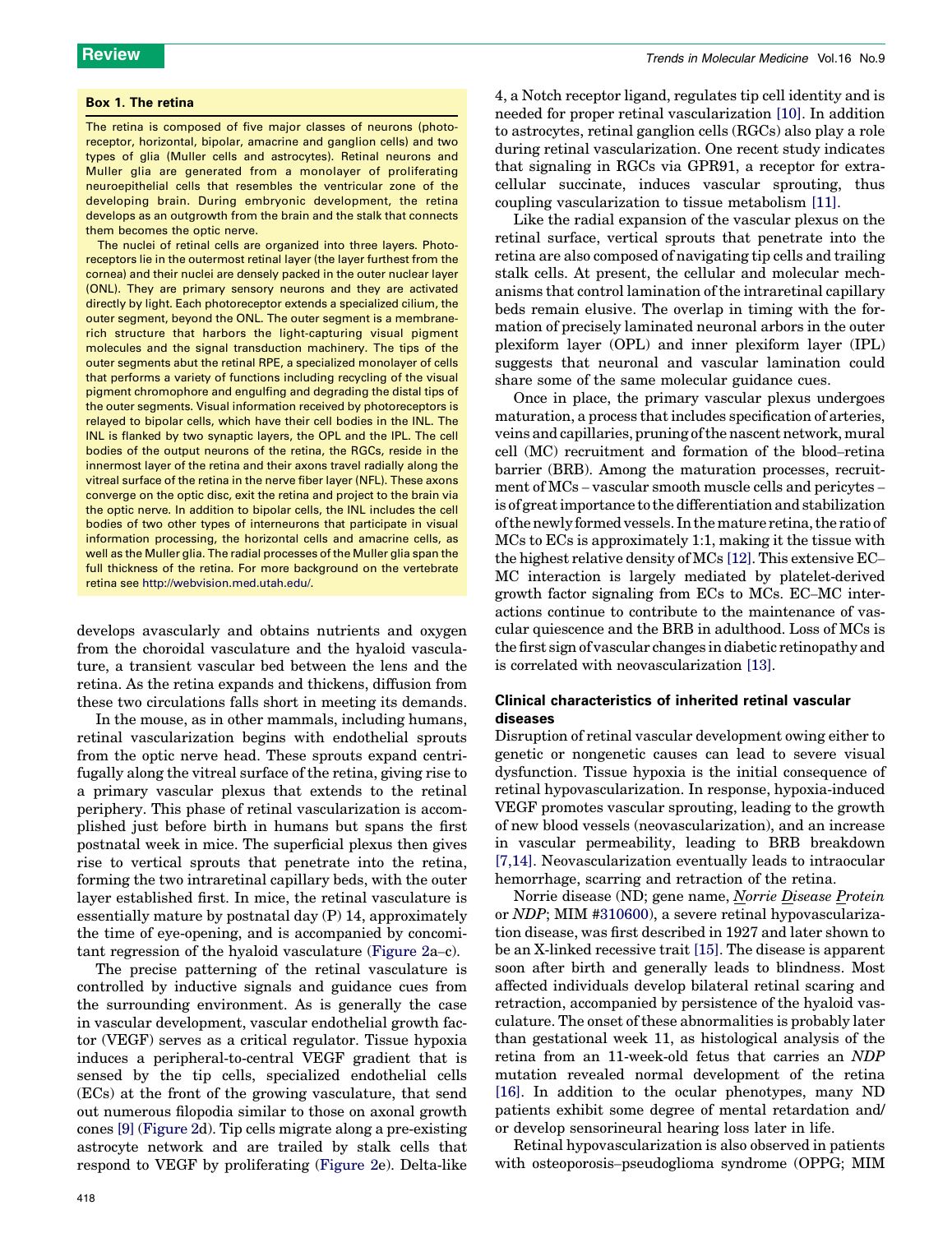<span id="page-2-0"></span>

Figure 1. Retinal oxygen consumption and the microanatomy of the retinal vasculature. (a) Relative oxygen consumption in the rat, per gram of tissue [\[1\]](#page-7-0). (b) Oxygen levels at different depths within the dark adapted cat retina [\[5\].](#page-7-0) (c) Left, the human eye in cross-section; right, the anatomy of the retinal and choroidal vasculatures (red). The retinal vasculature spans the GCL and INL; the choroidal vasculature is immediately beyond (to the right of) the RPE. Abbreviations: GCL, ganglion cell layer; INL, inner nuclear layer; IPL, inner plexiform layer; IS, inner segments; NFL, nerve fiber layer; ONL, outer nuclear layer; OPL, outer plexiform layer; OS, outer segments; RPE, retinal pigment epithelium.

#[259770](omim:259770)) and familial exudative vitreoretinopathy (FEVR; MIM [#133780](omim:133780)). OPPG is a rare autosomal recessive disorder, with ocular symptoms that resemble those of ND [\[17\]](#page-7-0). "Pseudoglioma" refers to the appearance of intraocular scar tissue. By contrast, in FEVR, retinal hypovascularization is generally restricted to the peripheral retina. Disease progression is often gradual and includes vitreoretinal hemorrhage, persistence of hyaloid vasculature, and retinal folds, tears or detachment ([Figure 3](#page-4-0)) [\[18,19\]](#page-7-0). In contrast to ND and OPPG, FEVR is genetically heterogeneous and can be inherited in autosomal dominant (adFEVR), autosomal recessive (arFEVR) and X-linked recessive modes. In accordance with its broad genetic spectrum, FEVR symptoms are highly variable, ranging from no visual impairment to severe vision loss.

In addition to these rare genetic disorders, abnormal retinal vascular development is also seen in retinopathy of prematurity (ROP). A leading cause of childhood blindness, ROP affects approximately 14,000–16,000 infants each year in the United States and blinds approximately 400– 600 of them ([http://www.nei.nih.gov/health/rop/rop.asp#2\)](http://www.nei.nih.gov/health/rop/rop.asp). It is caused by exposure to high oxygen, a necessary treatment for preterm infants with immature lungs. The elevated oxygen level disrupts the physiological hypoxia that normally drives retinal vascular development. The resulting retinal hypovascularization leads to tissue hypoxia and VEGF overproduction when the infant is later moved to atmospheric oxygen, a response that induces neovascularization and its sequalae, as described above. Although ROP is generally nongenetic, a small fraction of ROP cases are associated with NDP mutations, suggesting a genetic contribution to ROP susceptibility and/or progression [\[20\]](#page-7-0).

ROP can be readily induced in laboratory animals, including mice, by raising the pups in a high oxygen environment during the second week of retinal vascular development. The disorganized growth of new retinal vessels that follows transfer to atmospheric oxygen has been used not only as a ROP model but also as a surrogate model for the neovascularization that accompanies diabetic retinopathy [\[7,8,14\].](#page-7-0)

#### Norrin/Fz4 signaling in retinal vascular disease

The X-linked NDP gene was isolated by positional cloning in 1992. It encodes a small secreted protein, Norrin, that is predicted to form a homodimer and adopt a cysteine–knot structure as seen in the transforming growth factor- $\beta$ protein family. Over 100 different NDP mutations have been identified, including deletions and point mutations [\[15,21\]](#page-7-0). In addition to causing ND, NDP mutations have been identified in patients with X-linked FEVR.

Two autosomal FEVR genes were identified in 2004: the Frizzled-4 (FZD4/Fz4) gene, mutated in adFEVR, and the Low-density lipoprotein receptor-related protein 5 (LRP5) gene, mutated in adFEVR, arFEVR and OPPG [21–[26\].](#page-7-0) Both genes are key players in the evolutionarily conserved canonical Wnt signaling pathway [\(Box 2](#page-4-0)). Fz4 is a member of the Frizzled family of proteins, which serve as the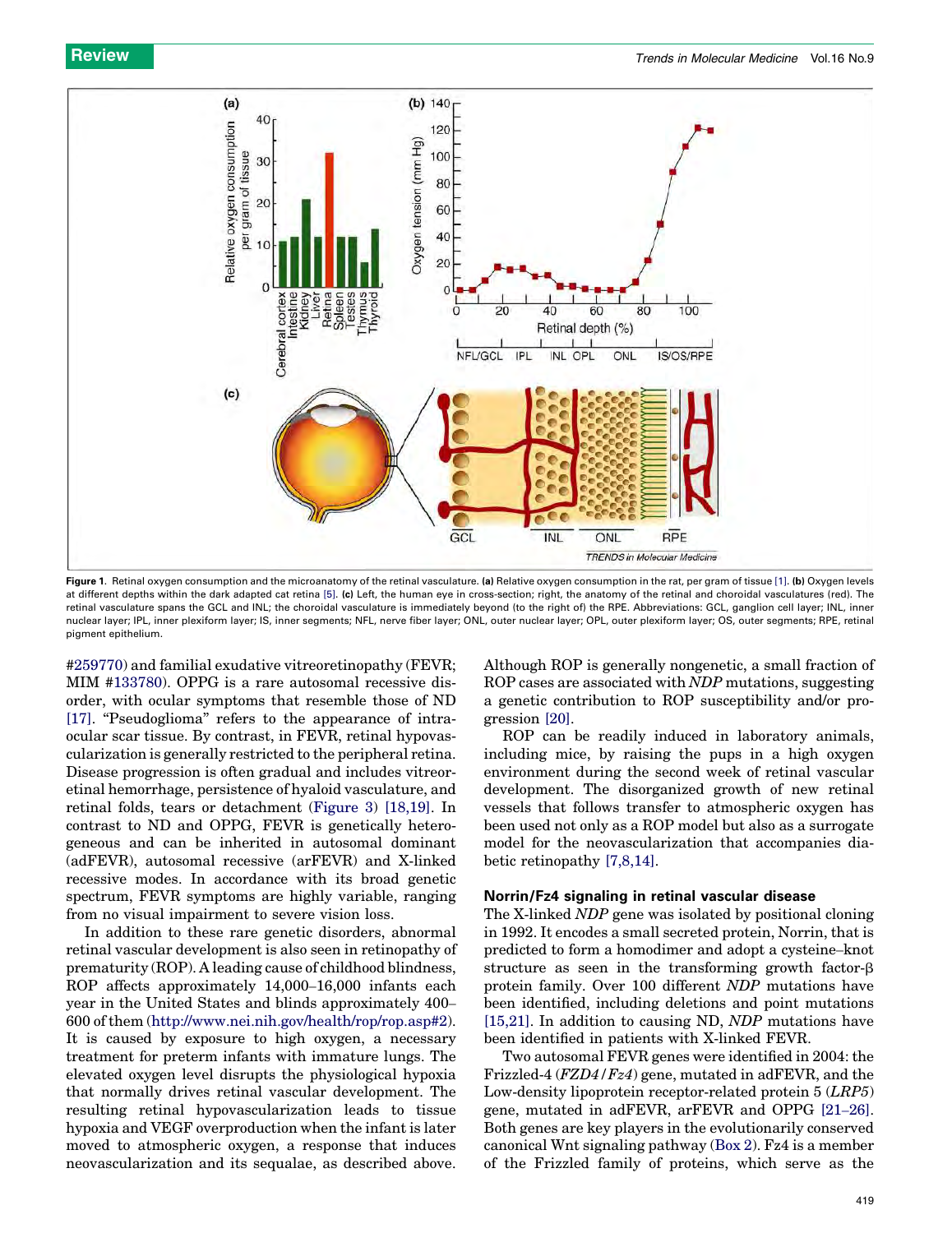<span id="page-3-0"></span>

Figure 2. Development of the retinal vasculature. (a-c) Three successive stages in ocular development are shown from left to right. In humans, these stages occur largely in utero; in mice, they occur during the first two postnatal weeks. The retinal vasculature grows out from the optic nerve along the vitreal surface of the retina (a) before sending secondary branches into the retina to form the outer and then the inner layers of capillaries (b and c). Regression of the fetal vasculature within the vitreous and on the posterior surface of the lens (b and c) accompanies development of the retinal vasculature. (d) An endothelial tip cell displays numerous long filopodia; this morphology closely resembles that of an axonal growth cone. (e) In the early postnatal mouse retina, ECs (green) migrate along a network of astroctyes (red) as the developing vasculature advances across the vitreal surface of the retina. NBL, neuroblast layer.

principal receptors for the Wnt family of glycoprotein ligands. Lrp5 and its close relative Lrp6 serve as the Wnt coreceptor [\(Figure 4](#page-5-0)a).

The involvement of Norrin, FZD4 and LRP5 in related genetic diseases suggests a connection between Norrin and the canonical Wnt pathway. This idea is further supported by the observation that mice carrying a loss-of-function mutation (a "knockout" or "KO") in any of these three genes have strikingly similar retinal vascular defects: the two intraretinal capillary beds that flank the INL are absent, the primary arteries and veins are tortuous and dilated, intraocular hemorrhage is common and regression of the hyaloid vessels is delayed ([Figure 4b](#page-5-0) and c) [27–[31\].](#page-7-0)

These data are explained by the observation that Norrin functions as a Fz4 ligand, despite its complete lack of sequence homology with the Wnt family of Frizzled ligands [\[28\]](#page-7-0). Norrin binds to the Fz4 receptor with nanomolar affinity and potently activates the canonical Wnt pathway when cotransfected with Fz4 and the Lrp coreceptor into reporter cell lines. The interaction between Norrin and Fz4 is highly specific: among the ten mammalian Frizzled receptors, only Fz4 binds Norrin [\[32\].](#page-7-0) Norrin–Fz4 binding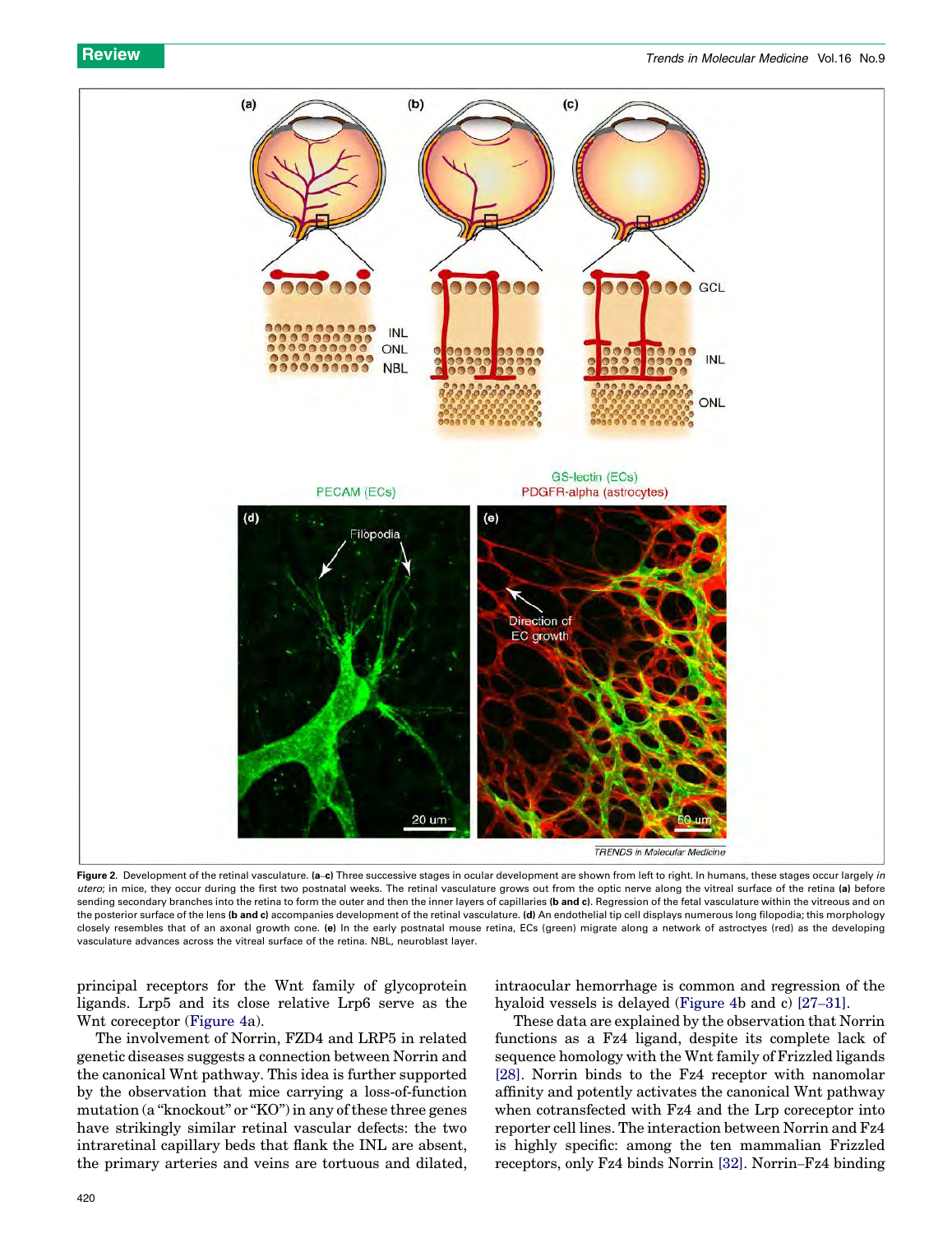<span id="page-4-0"></span>

Figure 3. Ophthalmoscopic images of the human retina. (a) Fundus photograph of a normal retina showing the origin of the retinal vessels at the optic disc (left) and the dorsal and ventral sweep of the major arteries and veins above and below the fovea (right). (b) Fundus photograph of a retina from a FEVR patient showing a horizontal retinal fold (white arrows).

occurs within the extracellular amino-terminal cysteinerich domain of Fz4, a compact domain that is also the site of Wnt binding. Norrin does not detectably bind Lrp5 and there does not appear to be any preference for Lrp5 over Lrp6 in the canonical signaling assay in cell culture.

Recently, a new component of the Norrin/Fz4/Lrp5 pathway, Tetraspanin-12 (Tspan12), was identified by screening a large collection of KO mouse lines for phenotypes that resemble the retinal vascular defects of Ndp, Fz4 and Lrp5 mutant mice [\[33\]](#page-7-0). Tspan12 is one of approximately 35 mammalian members of the ancient tetraspanin protein family, so named because each member possesses four transmembrane segments. Members of this family participate in diverse cellular processes and several of them can organize microdomains in the plasma membrane [\[34\]](#page-7-0). Tspan12 interacts genetically with Ndp and Lrp5 in mice, as transheterozygotes of Tspan12 and either Ndp or Lrp5 exhibit a modest retinal vascular defect. Moreover, Tspan12 binds to Fz4 and enhances Norrin/Fz4/Lrp5

#### Box 2. The canonical Wnt signaling pathway

Wnts are secreted glycoproteins that act on several distinct families of cell surface receptors, including the Frizzled family of receptors. In the best-characterized Wnt–Frizzled signaling pathway, referred to as the canonical Wnt pathway, a complex of Wnt ligand, Frizzled receptor and Lrp coreceptor produces an intracellular signal that inhibits the degradation of cytosolic  $\beta$ -catenin. The increase in cytosolic  $\beta$ -catenin leads to an increase in nuclear  $\beta$ -catenin, which forms a complex with members of the lymphoid enhancer factor/Tcell factor (LEF/TCF) family of transcription factors. The  $\beta$ -catenin-LEF/TCF complex binds to target genes and activates their transcription.

The canonical Wnt pathway is found in both vertebrates and invertebrates and it has been implicated in regulating cell proliferation and differentiation in a wide variety of contexts. Dysregulation of canonical Wnt signaling is one of the most common defects in human cancers, with oncogenic loss-of-function mutations commonly observed in the adenomatous polyposis coli protein, a large protein required for  $\beta$ -catenin degradation. Less commonly, oncogenic gain-of-function mutations are found in  $\beta$ -catenin that render it resistant to degradation. Although large gene families code for Wnt ligands and Frizzled receptors – there are 19 Wnt genes and 10 Frizzled genes in mammals – there is only a single  $\beta$ -catenin gene. How canonical Wnt signaling produces such a wide variety of biological responses in different cell types while funneling the intracellular signal through a single intermediate  $-\beta$ -catenin  $-$  is not understood [\[59\]](#page-8-0). (For more information on Wnt signaling see [\[60\]](#page-8-0) and [http://www.stanford.edu/](http://www.stanford.edu/~rnusse/wntwindow.html)~[rnusse/wntwindow.html.](http://www.stanford.edu/~rnusse/wntwindow.html))

signaling, perhaps by inducing receptor clustering. The importance of these findings is highlighted by the discovery of TSPAN12 mutations in adFEVR patients [\[35,36\]](#page-7-0). For brevity, we will refer hereafter to Norrin/Fz4/Lrp5/ Tspan12 signaling simply as Norrin/Fz4 signaling.

As additional mutations have been identified in patients with FEVR, ND, ROP or the related syndrome of persistent fetal (i.e. vitreous) vasculature, it is becoming clear that disease severity varies substantially between subjects with different mutations in the same gene and even between subjects with the same mutation [\[21,26,37\]](#page-7-0). The latter variability presumably reflects differences in genetic background. As expected, disease severity also depends on whether one or both copies of the gene are mutated [\[38\]](#page-7-0). The observation that heterozygosity for presumptive lossof-function TSPAN12, FZD4 or LRP5 mutations cause retinal hypovascularization in adFEVR indicates that this signaling pathway is highly sensitive to gene dosage. Additionally, some FZD4 alleles might act in a dominant negative manner [\[39\]](#page-7-0).

#### Norrin/Fz4 signaling in retinal vascular development

The Norrin/Fz4 pathway functions throughout the course of retinal vascular development [27–[31,33,40\]](#page-7-0). Loss of pathway function in mice results in retarded and disorganized centrifugal vascular growth. The two intraretinal capillary beds are even more severely affected: in  $Fz4, Ndp$ , Lrp5 or Tspan12 mutant mice, the vertical sprouts that give rise to these vessels are stunted, developing as balllike clusters of ECs in the IPL. Despite the widespread expression of  $Fz4$  in both neuronal and vascular cells of the retina, these defects reflect a requirement for Norrin/Fz4 signaling specifically in ECs, as determined by eliminating Fz4 from ECs using EC-specific Cre–LoxP gene deletion [\[31\]](#page-7-0). Moreover, EC-specific  $Fz4$  KO mice display the same severe visual dysfunction as  $Fz4$  and  $Ndp$  KO animals, as determined by behavioral and electrophysiology assays. The conclusion that this pathway is primarily required in ECs is further strengthened by the observations that (i) in the retina, Tspan12 is specifically expressed by ECs [\[33\]](#page-7-0) and (ii) wild-type (WT) but not  $Fz4$  mutant retinal ECs (RECs) can form capillary-like structures when cultured on Matrigel [\[31\].](#page-7-0) These data indicate that the primary defects in the orthologous human retinal vascular diseases – ND, OPPG and FEVR – arise in the vasculature and that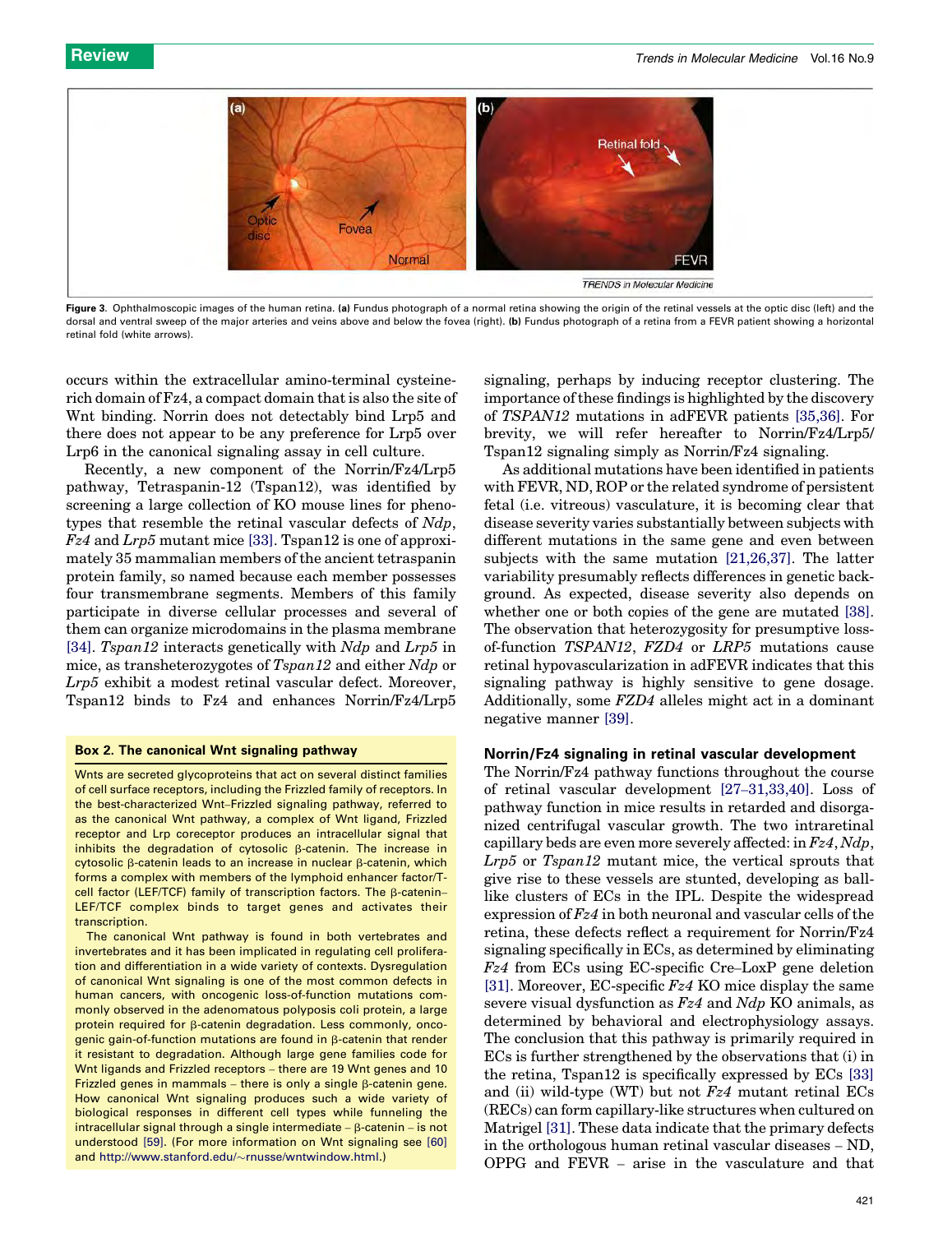<span id="page-5-0"></span>

Figure 4. Norrin/Fz4 signaling in the retinal vasculature. (a) Proteins at the EC membrane that mediate Norrin/Fz4 signaling. The Lrp5 coreceptor (blue) has a large extracellular domain with four tandem copies of the YWTD-propeller and EGF domain (ovals), three tandem copies of the low-density lipoprotein receptor domain (rectangles), a single transmembrane domain and a cytosolic carboxyterminal domain. Fz4 (red) has an amino-terminal ligand binding cysteine-rich domain (ball) followed by a GPCR-like integral membrane domain with seven transmembrane segments. Tpan12 (green) has four membrane spanning segments. Norrin (brown) is a disulfide-linked dimer. (b) Defects in retinal vascular development in the absence of Norrin/Fz4 signaling. Cross-sections of adult mouse retinas of the indicated genotypes, with endothelial cells (red) visualized with GS lectin staining and nuclei (blue) visualized with DAPI staining. In the WT retina, the vasculature can be seen at the vitreal surface of the retina and on either side of the INL. In the two mutant retinas, vertical white arrows show two clusters of ECs that have penetrated partway into the retina from the vitreal surface. (c) Flat mounts of adult WT or Fz4 KO mouse retinas with the blood vessels visualized by intravascular filling with fluorescein–dextran. The major arteries and veins can be seen emerging from the optic disc in the upper left of each image. Vertical white arrows show two of the many clusters of ECs that have penetrated partway into the retina from the vitreal surface. CC, choriocapillaris (i.e. the choroidal vasculature).

pathologic changes in retinal structure and function are secondary consequences of vascular defects.

In the mouse, close examination of the retinal vasculature following Cre–LoxP-mediated deletion of  $Fz4$  from a subset of RECs at the onset of retinal vascular development has revealed additional interesting features of this pathway [\[31\].](#page-7-0) In zones populated exclusively by mutant RECs, there are aborted intraretinal sprouts terminating in clusters of RECs, as is seen in the Fz4 KO retina. In regions with a mixture of WT and Fz4 KO RECs, most of the mutant cells are restricted to the vitreal face of the retina and are underrepresented in the intraretinal vascular plexus. Thus, the defects exhibited by  $Fz4$  mutant RECs in mosaic retinas closely resemble those seen in mice with ubiquitous or panendothelial deletion of  $Fz4$  and this resemblance holds even when the mutant RECs populate only a small sector of the retinal vascular tree. These observations indicate that the Norrin/Fz4 pathway acts locally, thus ruling out alternate models in which suppression of intraretinal vascular growth is secondary to a panretinal influence such as excessive oxygenation from an enlarged fetal vasculature. Although Norrin/Fz4 signaling appears to function in a largely cell-autonomous manner in the developing retina, when  $Fz4$  KO RECs are studied in Matrigel cultures, they are able to interact with neighboring WT RECs (but not with themselves) to form capillary-like networks, suggesting that the mutant RECs can respond to some of the ''social'' interactions that are part of network formation. In addition to promoting vascular growth, the Norrin/Fz4 pathway also contributes to vascular stabilization and maturation by promoting the establishment and maintenance of EC–MC interactions, especially along the venules and capillaries. This function requires pathway activation in both RECs and MCs.

Quantitative assessment of the vascular phenotype in Fz4 and Ndp KO retinas reveals indistinguishable defects, implying that, in the context of retinal vascular development, Norrin is likely to be the principal Fz4 ligand and Fz4 is likely to be the principal Norrin receptor. In contrast, Lrp5 KO mice consistently manifest a milder retinal vascular phenotype, with the occasional formation of small capillary networks in the INL. This suggests partial compensation from the closely related coreceptor Lrp6.

A central question in Norrin/Fz4 signaling is the source of the Norrin ligand and its spatial distribution. Wingless, the best-studied Wnt family member, functions in Drosophila as a morphogen and the Wingless concentration gradient is critical for its role in tissue patterning [\[41\]](#page-7-0). By contrast, Norrin is produced by Muller glia in the developing retina with no apparent spatial gradient, as revealed by the expression pattern of an alkaline phosphatase reporter gene knocked-in at the Ndp locus [\[31\]](#page-7-0). Moreover, high-level production of Norrin within the lens, using a lens-specific Norrin transgene, fully rescues the retinal vascular defects in Ndp KO mice, presumably by bathing all intraocular tissues – including the retina – with Norrin [\[42\]](#page-7-0). Taken together, these observations indicate that (i) Norrin does not form a spatial concentration gradient and (ii) retinal vascular development simply requires the presence of sufficient quantities of Norrin throughout the retina to activate canonical signaling via Fz4, Lrp5 and Tspan12. Thus, Norrin does not act as a morphogen but instead activates a competence program in RECs and MCs.

What are the molecular components of this developmental competence program? Although much research remains to be performed, initial microarray-based transcription profiling has revealed an abundance of changes in several hundred transcripts in cultured WT versus Fz4 KO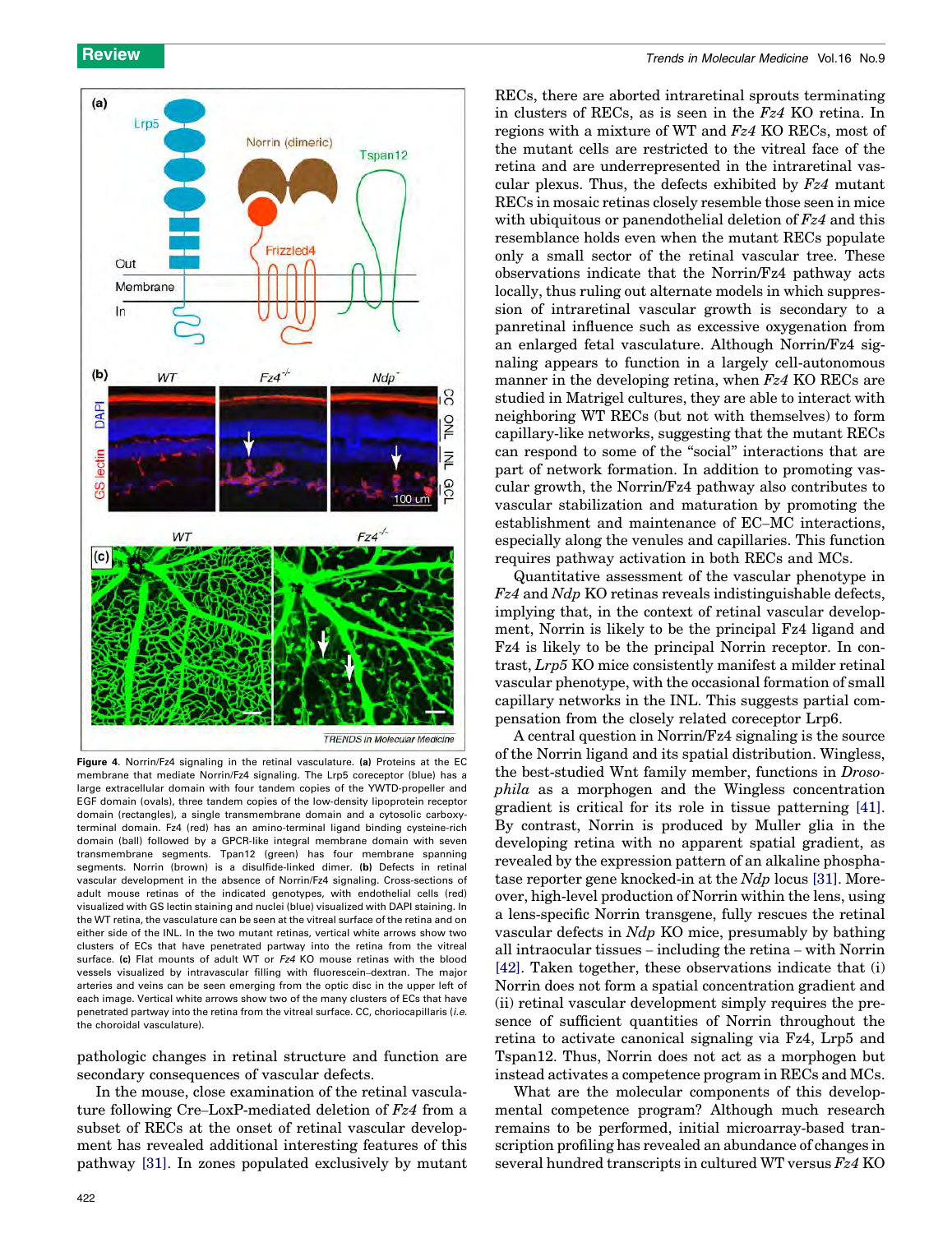RECs [\[31\]](#page-7-0). Among these transcripts, the transcription factor Sox17 is consistently upregulated by Norrin/Fz4 signaling in several different contexts. Sox17 is part of the Sox F family, members of which play important roles in embryonic angiogenesis and lymphangiogenesis [\[43](#page-7-0)–46]. Interestingly, restoration of Sox17 expression restores the ability of Fz4 KO RECs to form capillary-like networks in Matrigel. Although these cell culture experiments implicate Sox17 as a mediator of the Norrin/Fz4 signal, the extent to which Sox17 regulates retinal vascularization in vivo remains to be determined.

#### Frizzled signaling and vascular development beyond the retina

As Norrin/Fz4 signaling appears to regulate the developmental competence of RECs, it is of interest to ask whether this pathway or related ones function in angiogenesis beyond the retina. Interestingly, mouse genetic studies have revealed a prominent role for Wnt signaling in angiogenesis and blood–brain barrier (BBB) development in the embryonic brain and spinal cord [\[47,48\]](#page-7-0). Simultaneous deletion of  $Wnt7a$  and  $Wnt7b$  in mice disrupts vascular development throughout the embryonic central nervous system (CNS). Furthermore, neural epithelium-specific deletion of Wnt7a and Wnt7b or EC-specific deletion of  $\beta$ -catenin phenocopies the Wnt7a/Wnt7b double KO phenotype, indicating that neural epithelium-derived Wnt7a/ Wnt7b activates the canonical Wnt pathway in ECs to control CNS vascular development. Intriguingly, in these  $Wnt7a/Wnt7b$  and  $\beta$ -catenin KO embryos, the endothelial sprouts invading the CNS parenchyma fail to elaborate capillary structures, instead terminating in disorganized EC clusters. These EC clusters are reminiscent of the abortive intraretinal vascular sprouts seen in Ndp, Fz4, Lrp5 and Tspan12 KO retinas.

Another link between Frizzled signaling and the BBB comes from the observation that panendothelial deletion of Fz4 in mice causes BBB breakdown in the cerebellum, which leads to progressive neuronal degeneration and ataxia [\[31,49\].](#page-7-0) This phenotype is not seen in Ndp KO mice and is therefore presumed to reflect the activation of Fz4 by one or more of the many Wnts expressed in the brain. Consistent with these observations, canonical Wnt signaling can induce BBB features in cultured mouse brain ECs [\[50\].](#page-7-0) Taken together, these data indicate that the retinal and embryonic CNS vasculatures use a variety of ligand–receptor combinations to activate similar competence programs via the canonical Wnt pathway.

In mice, Fz4, as well as other Frizzled receptors, are widely expressed in the embryonic and adult vasculature, and Wnt and Norrin signaling play a role in vascular development outside of the CNS. In particular, Fz5, Wnt2 and Norrin are required in placental angiogenesis [51–[53\]](#page-7-0), and Norrin and Fz4 are required for the maintenance of the capillaries in the stria vascularis of the inner ear, the rich vascular plexus that supplies the central chamber of the cochlea [\[27,28\]](#page-7-0). Fz4 is also required for corpora lutea formation and female fertility, but it is not known whether this defect involves the vasculature [\[54\]](#page-7-0). Excessive activation of Fz4 during embryonic angiogenesis disrupts vascular remodeling throughout the embryo and yolk sac, perhaps by overstabilizing the nascent vascular network [\[31\].](#page-7-0)

In humans, ND and OPPG also exhibit phenotypes that point to Wnt and/or Norrin signaling beyond the retina. As its name implies, OPPG is characterized by osteoporosis. In addition to the LRP5 loss-of-function mutations found in OPPG, LRP5 gain-of-function mutations have been found in individuals with unusually strong bones [\[55\]](#page-7-0). Thus, both gain and loss of Lrp5 function affect bone development. The progressive sensorineural hearing loss associated with ND probably arises from the same degeneration of the stria vascularis seen in Ndp and Fz4 KO mice. Less well understood is an association between NDP mutations and peripheral venous insufficiency [\[56,57\]](#page-7-0). Taken together, these extraocular defects suggest additional roles for Wnt and/or Norrin signaling relevant to human health and disease.

#### Future prospects

The Norrin/Fz4 pathway is a recent addition to a growing list of angiogenic signaling pathways. Its biological importance is clear from the hypovascularization phenotypes of humans and mice with inherited deficiencies in its various components, but its broader clinical implications are still largely unexplored. As the study of the Norrin/Fz4 pathway is still in its infancy, many questions remain unanswered. What is the structural basis of Fz4 binding by Norrin, of signal transduction by the Lrp5 coreceptor and of signal enhancement by Tspan12? How is this pathway regulated? Are there additional extracellular or intracellular proteins involved? How does pathway activation regulate MC function? How does it regulate the BBB? Finally, a question that is of both theoretical and practical importance: is this pathway directly involved in pathological neovascularization in the adult retina? A recent study indicates a role for Norrin in neovascularization in a mouse model of ROP [\[58\].](#page-8-0) If these results apply to humans and generalize to other diseases associated with neovascularization, then the Norrin/Fz4 pathway could be an attractive target for drug treatments aimed at inhibiting the neovascularization of diabetic retinopathy, age-related macular degeneration or ROP. Importantly, the chimeric vasculature experiments in the  $Fz4$  conditional KO mouse suggest that the Norrin/Fz4 pathway is dispensable in the mature retina, implying that pharmacologic blockade of the Norrin/Fz4 pathway might have minimal side effects. Currently, the most prevalent treatments for retinal neovascular diseases are intraocular injection of anti-VEGF antibodies and photocoagulation or photodynamic therapy (i.e. physically destroying abnormal vessels with intense laser light). Neither therapy is optimal. Addressing the questions outlined above will deepen our understanding of vascular development and could pave the way for the development of new therapeutic approaches to vascular disease.

#### Acknowledgements

The authors thank Hao Chang, Amir Rattner and Max Tischfield for comments on the manuscript; Edwin Stone and William Tasman for the fundus photographs; and Caroline Jones for assistance with preparing the figures. This research was supported by the National Eye Institute (NIH) and the Howard Hughes Medical Institute.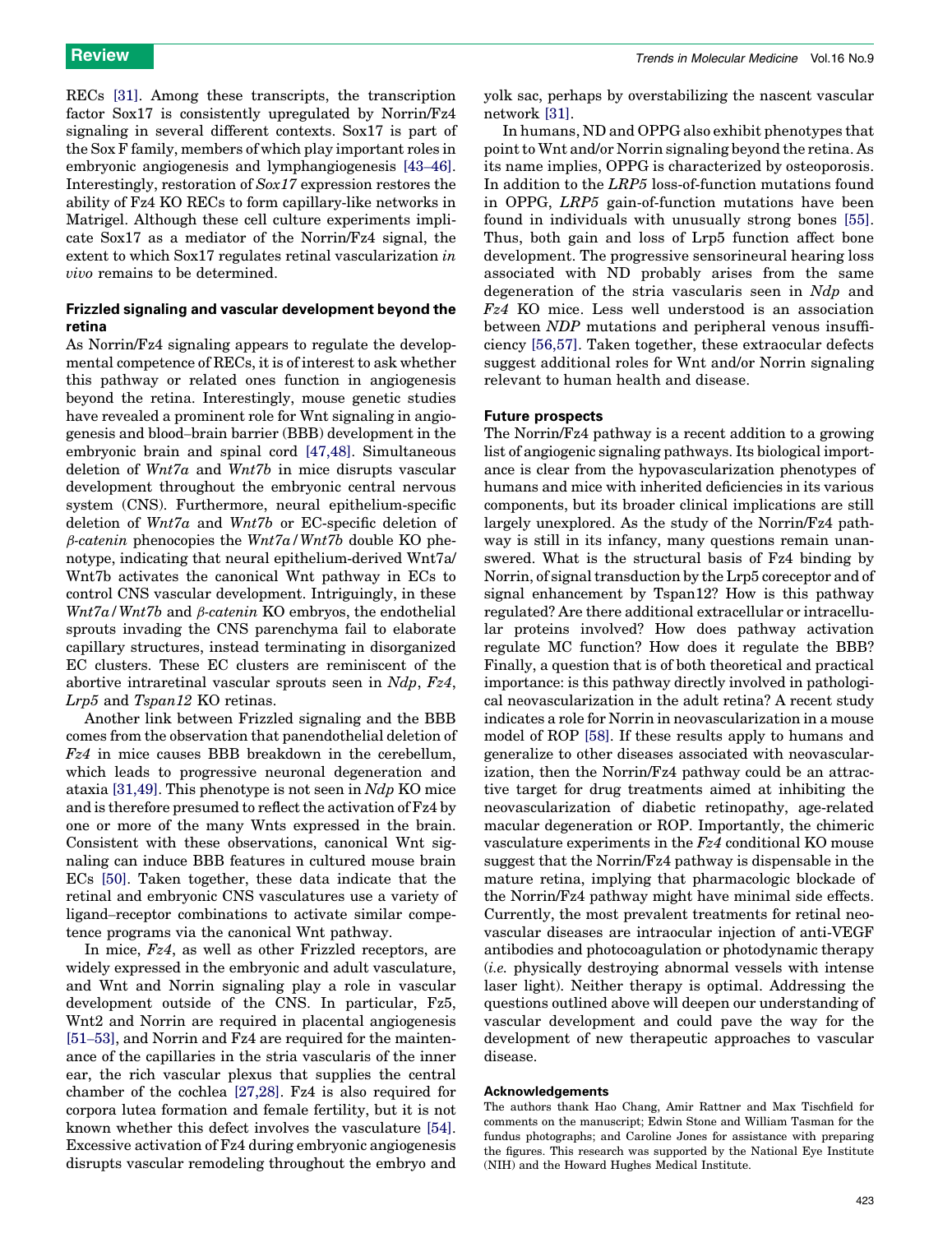### <span id="page-7-0"></span>**References**

- 1 Warburg, O. (1928) Uber die klassifizierung tierischer gewebe nach ihrem stoffwechsel. Biochem. Z. 184, 484–488
- 2 Yau, K.W. and Hardie, R.C. (2009) Phototransduction motifs and variations. Cell 139, 246–264
- 3 Cioffi, G.A. et al. (2003) Ocular circulation. In Adler's Physiology of the Eye (Kaufman, P.A. and Alm, A., eds), pp. 747–784, CV Mosby
- 4 Yu, D.Y. and Cringle, S.J. (2001) Oxygen distribution and consumption within the retina in vascularized and avascular retinas and in animals models of retinal disease. Prog. Retin. Eye Res. 20, 175–208
- 5 Linsenmeier, R.A. (1986) Effects of light and darkness on oxygen distribution and consumption in the cat retina. J. Gen. Physiol. 88, 521–542
- 6 McLeod, D.S. et al. (2006) The initial fetal human retinal vasculature develops by vasculogenesis. Dev. Dyn. 235, 3336–3347
- 7 Gariano, R.F. and Gardner, T.W. (2005) Retinal angiogenesis in development and disease. Nature 438, 960–966
- 8 Fruttiger, M. (2007) Development of the retinal vasculature. Angiogenesis 10, 77–88
- 9 Gerhardt, H. et al. (2003) VEGF guides angiogenic sprouting utilizing endothelial tip cell filopodia. J. Cell Biol. 161, 1163–1177
- 10 Benedito, R. et al. (2009) The notch ligands Dll4 and Jagged1 have opposing effects on angiogenesis. Cell 137, 1124–1135
- 11 Sapieha, P. et al. (2008) The succinate receptor GPR91 in neurons has a major role in retinal angiogenesis. Nat. Med. 14, 1067–1076
- 12 Armulik, A. et al. (2005) Endothelial/pericyte interactions. Circ. Res. 97, 512–523
- 13 Kaur, C. et al. (2008) Blood-retinal barrier in hypoxic ischaemic conditions: basic concepts, clinical features and management. Prog. Retin. Eye Res. 27, 622–647
- 14 Walshe, T.E. and D'Amore, P.A. (2008) The role of hypoxia in vascular injury and repair. Annu. Rev. Pathol. 3, 615–643
- 15 Berger, W. and Ropers, H.H. (2001) Norrie disease. In Metabolic and Molecular Bases of Inherited Disease (8th edn) (Scriver, C.R. et al., eds), pp. 5977–5985, New York: McGraw-Hill
- 16 Parsons, M.A. et al. (1992) The ocular pathology of Norrie disease in a fetus of 11 weeks' gestational age. Graefes Arch. Clin. Exp. Ophthalmol. 230, 248–251
- 17 Ai, M. et al. (2005) Clinical and molecular findings in osteoporosispseudoglioma syndrome. Am. J. Hum. Genet. 77, 741–753
- 18 Criswick, V.G. and Schepens, C.L. (1969) Familial exudative vitreoretinopathy. Am. J. Ophthalmol. 68, 578–594
- 19 Benson, W.E. (1995) Familial exudative vitreoretinopathy. Trans. Am. Ophthalmol. Soc. 93, 473–521
- 20 Shastry, B.S. et al. (1997) Identification of missense mutations in the Norrie disease gene associated with advanced retinopathy of prematurity. Arch. Ophthalmol. 115, 651–655
- 21 Nikopoulos, K. et al. (2010) Overview of the mutation spectrum in familial exudative vitreoretinopathy and Norrie disease with identification of 21 novel variants in FZD4, LRP5, and NDP. Hum. Mutat. 31, 656–666
- 22 Gong, Y. et al. (2001) LDL receptor-related protein 5 (LRP5) affects bone accrual and eye development. Cell 107, 513–523
- 23 Robitaille, J. et al. (2002) Mutant frizzled-4 disrupts retinal angiogenesis in familial exudative vitreoretinopathy. Nat. Genet. 32, 326–330
- 24 Jiao, X. et al. (2004) Autosomal recessive familial exudative vitreoretinopathy is associated with mutations in LRP5. Am. J. Hum. Genet. 75, 878–884
- 25 Toomes, C. et al. (2004) Mutations in LRP5 or FZD4 underlie the common familial exudative vitreoretinopathy locus on chromosome 11q. Am. J. Hum. Genet. 74, 721–730
- 26 Qin, M. et al. (2005) Complexity of the genotype-phenotype correlation in familial exudative vitreoretinopathy with mutations in the LRP5 and/or FZD4 genes. Hum. Mutat. 26, 104–112
- 27 Rehm, H.L. et al. (2002) Vascular defects and sensorineural deafness in a mouse model of Norrie disease. J. Neurosci. 22, 4286–4292
- 28 Xu, Q. et al. (2004) Vascular development in the retina and inner ear: control by Norrin and Frizzled-4, a high-affinity ligand-receptor pair. Cell 116, 883–895
- 29 Luhmann, U.F. et al. (2005) Role of the Norrie disease pseudoglioma gene in sprouting angiogenesis during development of the retinal vasculature. Invest. Ophthalmol. Vis. Sci. 46, 3372–3382
- 30 Xia, C.H. et al. (2008) A model for familial exudative vitreoretinopathy caused by LRP5 mutations. Hum. Mol. Genet. 17, 1605–1612
- 31 Ye, X. et al. (2009) Norrin, frizzled-4, and Lrp5 signaling in endothelial cells controls a genetic program for retinal vascularization. Cell 139, 285–298
- 32 Smallwood, P.M. et al. (2007) Mutational analysis of Norrin-Frizzled4 recognition. J. Biol. Chem. 282, 4057–4068
- 33 Junge, H.J. (2009) TSPAN12 regulates retinal vascular development by promoting Norrin- but not Wnt-induced FZD4/beta-catenin signaling. Cell 139, 299–311
- 34 Hemler, M.E. (2005) Tetraspanin functions and associated microdomains. Nat. Rev. Mol. Cell Biol. 6, 801–811
- 35 Nikopoulos, K. et al. (2010) Next-generation sequencing of a 40 Mb linkage interval reveals TSPAN12 mutations in patients with familial exudative vitreoretinopathy. Am. J. Hum. Genet. 86, 240–247
- 36 Poulter, J.A. et al. (2010) Mutations in TSPAN12 cause autosomaldominant familial exudative vitreoretinopathy. Am. J. Hum. Genet. 86, 248–253
- 37 Robitaille, J.M. et al. (2009) Phenotypic overlap of familial exudative vitreoretinopathy (FEVR) with persistent fetal vasculature (PFV) caused by FZD4 mutations in two distinct pedigrees. Ophthalmic Genet. 30, 23–30
- 38 Kondo, H. et al. (2007) Severe form of familial exudative vitreoretinopathy caused by homozygous R417Q mutation in frizzled-4 gene. Ophthalmic Genet. 28, 220–223
- 39 Kaykas, A. et al. (2004) Mutant Frizzled4 associated with vitreoretinopathy traps wild type Frizzled in the endoplasmic reticulum by oligomerization. Nat. Cell Biol. 6, 52–58
- 40 Kato, M. et al. (2002) Cbfa1-independent decrease in osteoblast proliferation, osteopenia, and persistent embryonic eye vascularization in mice deficient in Lrp5, a Wnt coreceptor. J. Cell Biol. 157, 303–314
- 41 Han, C. et al. (2005) Drosophila glypicans Dally and Dally-like shape the extracellular Wingless morphogen gradient in the wing disc. Development 132, 667–679
- 42 Ohlmann, A. et al. (2005) Ectopic norrin induces growth of ocular capillaries and restores normal retinal angiogenesis in Norrie disease mutant mice. J. Neurosci. 25, 1701–1710
- 43 Matsui, T. et al. (2006) Redundant roles of Sox17 and Sox18 in postnatal angiogenesis in mice. J. Cell Sci. 119, 3513–3526
- 44 Sakamoto, Y. et al. (2007) Redundant roles of Sox17 and Sox18 in early cardiovascular development of mouse embryos. Biochem. Biophys. Res. Commun. 360, 539–544
- 45 Pendeville, H. et al. (2008) Zebrafish Sox7 and Sox18 function together to control arterial-venous identity. Dev. Biol. 317, 405–416
- 46 Francois, M. et al. (2010) SoxF genes: key players in the development of the cardio-vascular system. Int. J. Biochem. Cell Biol. 42, 445–448
- 47 Stenman, J.M. et al. (2008) Canonical Wnt signaling regulates organspecific assembly and differentiation of CNS vasculature. Science 322, 1247–1250
- 48 Daneman, R. et al. (2009) Wnt/beta-catenin signaling is required for CNS, but not non-CNS, angiogenesis. Proc. Natl. Acad. Sci. U. S. A. 106, 641–646
- 49 Wang, Y. et al. (2001) Progressive cerebellar, auditory, and esophageal dysfunction caused by targeted disruption of the frizzled-4 gene. J. Neurosci. 21, 4761–4771
- 50 Liebner, S. et al. (2008) Wnt/beta-catenin signaling controls development of the blood-brain barrier. J. Cell Biol. 183, 409–417
- 51 Monkley, S.J. et al. (1996) Targeted disruption of the Wnt2 gene results in placentation defects. Development 122, 3343–3353
- 52 Ishikawa, T. et al. (2001) Mouse Wnt receptor gene Fzd5 is essential for yolk sac and placental angiogenesis. Development 128, 25–33
- 53 Luhmann, U.F. et al. (2005) Fetal loss in homozygous mutant Norrie disease mice: a new role of Norrin in reproduction. Genesis 42, 253– 262
- 54 Hsieh, M. et al. (2005) Mice null for Frizzled4 (Fzd4-/-) are infertile and exhibit impaired corpora lutea formation and function. Biol. Reprod. 73, 1135–1146
- 55 Boyden, L.M. et al. (2002) High bone density due to a mutation in LDLreceptor-related protein 5. N. Engl. J. Med. 346, 1513–1521
- 56 Rehm, H.L. et al. (1997) Norrie disease gene mutation in a large Costa Rican kindred with a novel phenotype including venous insufficiency. Hum. Mutat. 9, 402–408